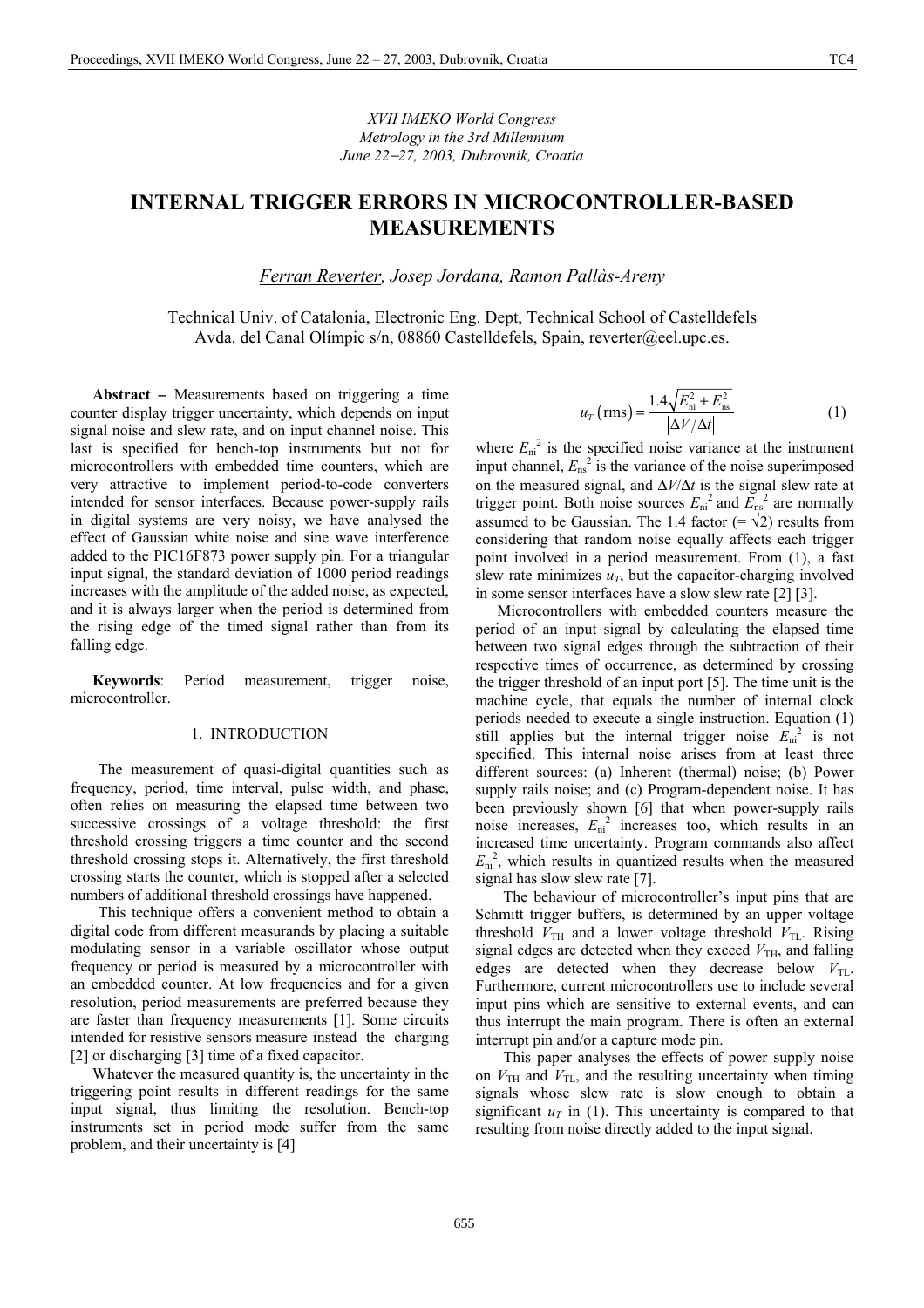#### 2. MATERIALS AND METHOD

Figures 1 and 2 show the experimental set up to analyse the effect of noise added to, respectively, the power supply pin and the input signal. In both cases, the PIC16F873 microcontroller works at a clock frequency of 4 MHz. The function generator (Promax GFD-917) provides the signal to be measured (1 V/ms, 100 Hz triangular wave, i.e. 10 ms period). This signal is connected to (a) the external interrupt pin RB0/INT, and (b) the Capture1 input CCP1. Both pins include a Schmitt trigger buffer, and they can be programmed to yield an interrupt command when detecting either a rising edge or a falling edge. Measuring the period of the input signal using each mode yields information about the noise level associated to  $V_{\text{TH}}$  and  $V_{\text{TL}}$ . The 1 V/ms slew rate is slow enough for trigger errors to be clearly perceptible in the count number.

Timer1 (16 bits) counts the time between two consecutive rising or falling edges by incrementing its output each microsecond. The time count of the microcontroller is sent to a PC via a serial link (EIA-232) implemented with a MAX233 supplied from a separate power supply. Using separated power supplies for the microcontroller and the serial interface chip prevents transients (about 173 kHz) in power supply lines resulting from the operation of the MAX233 from interfering with the power supply rails of the microcontroller. A decoupling capacitor  $(C_1 = 100 \text{ nF})$  is connected between the microcontroller power supply pins, as recommended by the manufacturer, in order to reduce conducted interference in normal operating condition.

The loop that waits for the interruption signal indicating that the input voltage has reached the trigger level, and starts or stops the timer, has been written in assembler language. That program sequence establishes an uncertainty (quantization) of  $\pm 3$  when counting input signals having slow slew rate [7]. The remaining of the control program has been written in C programming language.



Fig. 1. Experimental set up to analyse the effect of power supply noise on the internal trigger noise.

$$
(R_1 = 1 \text{ k}\Omega + 47 \Omega, R_2 = R_3 = R_4 = 1 \text{ k}\Omega, C_1 = 100 \text{ nF}.)
$$

In Fig. 1, the effect of power supply noise on the trigger thresholds  $V_{TH}$  and  $V_{TL}$  has been analysed by adding different amounts of Gaussian, white noise: 0, 25, 50, 75, and 100 mV (rms) to the 5 V supply voltage provided by a laboratory dc power supply (Promax, FAC-662B). An Agilent 33120A function generator provides amplitudecontrollable Gaussian noise with 10 MHz bandwidth. In order to not significantly reduce noise bandwidth, the adder attenuator is based on a broad bandwidth op amp (AD844). The actual noise voltage in the power supply rail is monitored by a digital oscilloscope (Tektronix TDS5054).

To compare the effect of power supply rail noise and input signal noise, we have successively added a 125 Hz sine wave interference to either the power supply voltage (Fig. 1) or the input signal (Fig. 2). Because of the different input characteristics of the power supply and trigger inputs, it is quite difficult to add white noise to them and ensure that the effective noise amplitude is the same in both inputs. Adding a sine wave interference allows us to ensure that the amplitude is the same and therefore the results (standard deviation of the period readings) can be directly compared.

We have selected a 125 Hz interference because interference whose frequency is close to that of the input signal (here 100 Hz), results in an increased standard deviation, as compared to frequencies much higher or lower [6]. The rms amplitude of the added 125 Hz interference has been 25, 50, 75, and 100 mV. In Fig. 2, care has been taken to guarantee that the power supply voltage was reasonably free from external interference, so that the sine wave interference added to input signal could predominate over the internal trigger noise.



Fig. 2. Experimental set up to analyse the effect of input signal noise on the trigger noise.  $(R_1 = R_2 = R_3 = 1 \text{ k}\Omega, C_1 = 100 \text{ nF.})$ 

Period measurements have been taken every 0.5 s until totalling 1000 measurements. The microcontroller did not perform any other task while counting. The user interface has been implemented by LabVIEW<sup>TM</sup>. Trigger uncertainty has been evaluated by the standard deviation and histogram of the measured time periods.

## 3. EXPERIMENTAL RESULTS AND DISCUSSION

For the amplitude values of the Gaussian, white noise added to the power supply rails, the histogram of the 1000 periods counted was roughly Gaussian. Fig. 3 shows the standard deviation of each set of 1000 period measurements for different noise amplitudes and depending on whether triggering by rising or falling signal edges.

In the absence of added noise, the standard deviation is larger than that attributable to the  $\pm 1$  counting uncertainty, which shows that there is internal noise at the Schmitt trigger input. Also, the standard deviation is very close for

656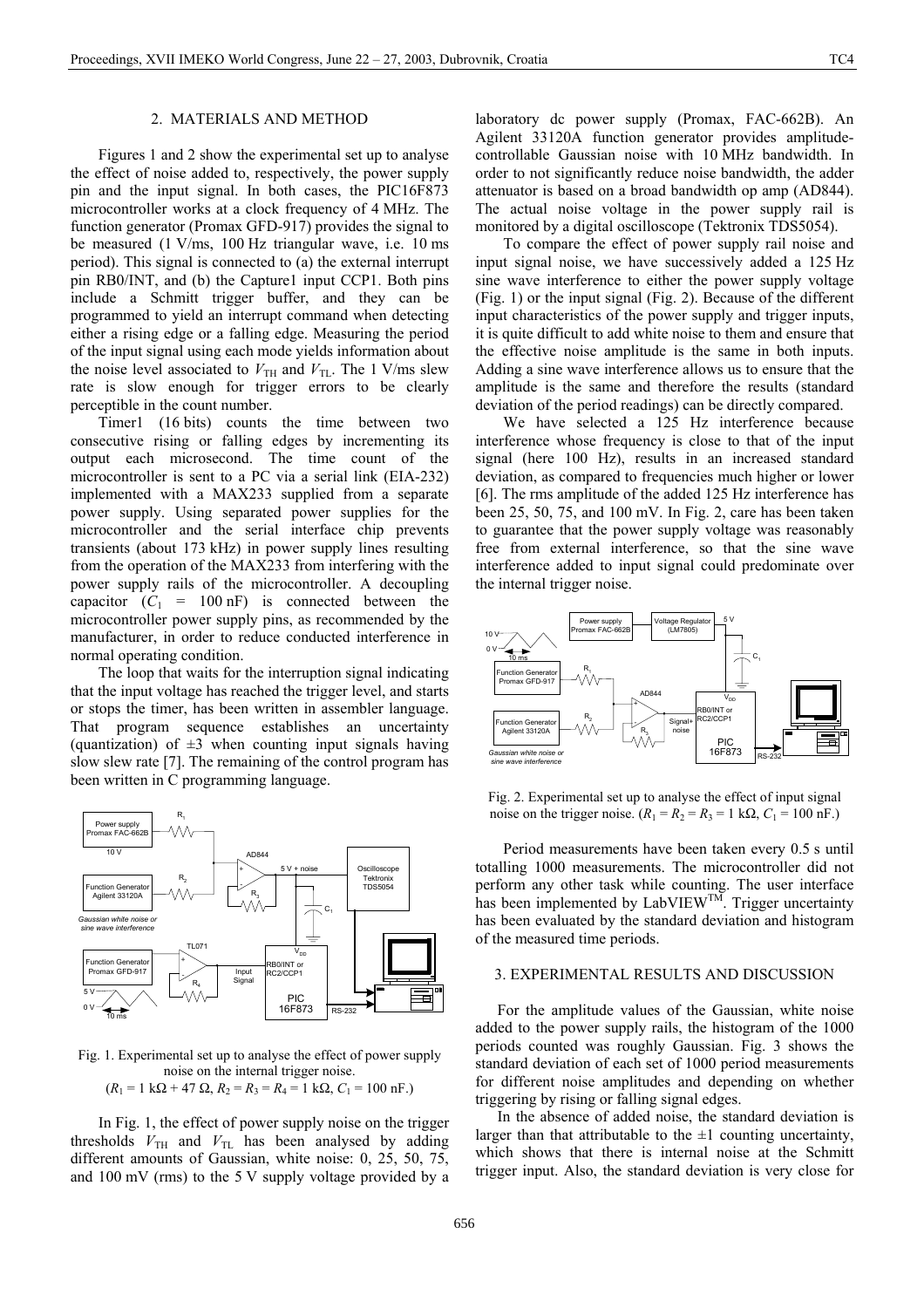both signal edges (about  $3 \mu s$ ), and limits the resolution to less than 12 bit for a 10 ms period.



Fig. 3. Effect of Gaussian white noise added to the power supply on the standard deviation of the period of a 100 Hz triangular signal measured between rising or falling edges.

When adding noise to the power supply voltage, the standard deviation increases with the noise amplitude, as expected from (1), but in addition it has larger amplitude and rate of increase when the period is determined from the rising edge rather than from the falling edge.

When adding a 125 Hz sine wave interference either to the power supply pin or to the triangular input signal, the

shape of the histograms of 1000 period measurements are analogous to the probability distribution function (PDF) of a sine wave plus random noise. Fig. 4 shows the standard deviation of each set of 1000 measurements for the four cases considered and different interference amplitudes.

The standard deviation of the 1000 periods when the interference is added to the power supply pin is larger when measuring between the rising edges than when measuring between the falling edges of the triangular input signal. This result entirely agrees with those in Fig. 3.

When the interference is directly added to the input signal, the standard deviation also increases with the amplitude of the interference, it is larger than when adding the interference to the power supply voltage, and it is similar for both input signal edges. Therefore, an interfering voltage in the power supply yields an attenuated voltage at the trigger threshold, and that attenuation is larger in  $V_{\text{TL}}$  than in  $V<sub>TH</sub>$ . This different dependence may result from the internal circuits that determine the trigger thresholds [8]. Therefore, eqn. (1) should be modified to include the dependence of  $E_{\text{ni}}^{2}$  on the selected voltage threshold of the input Schmitt trigger.

Histograms corresponding to the experiments in Fig. 4 show a  $\pm 3$  count quantization when using the  $V_{\text{TH}}$  threshold, which can be explained from the analysis of the waiting loop performed by the microcontroller [7]. If the  $V_{\text{TL}}$ threshold is used instead, the histograms are not so clearly affected by that  $\pm 3$  count quantization. This results shows that the program-induced noise in  $V_{TL}$  is smaller than that induced in  $V_{TH}$ .



Fig. 4. Effect of a 125 Hz sine wave interference added to the power supply or to the input signal, on the standard deviation of 1000 periods of a 100 Hz triangular signal measured between rising or falling edges.